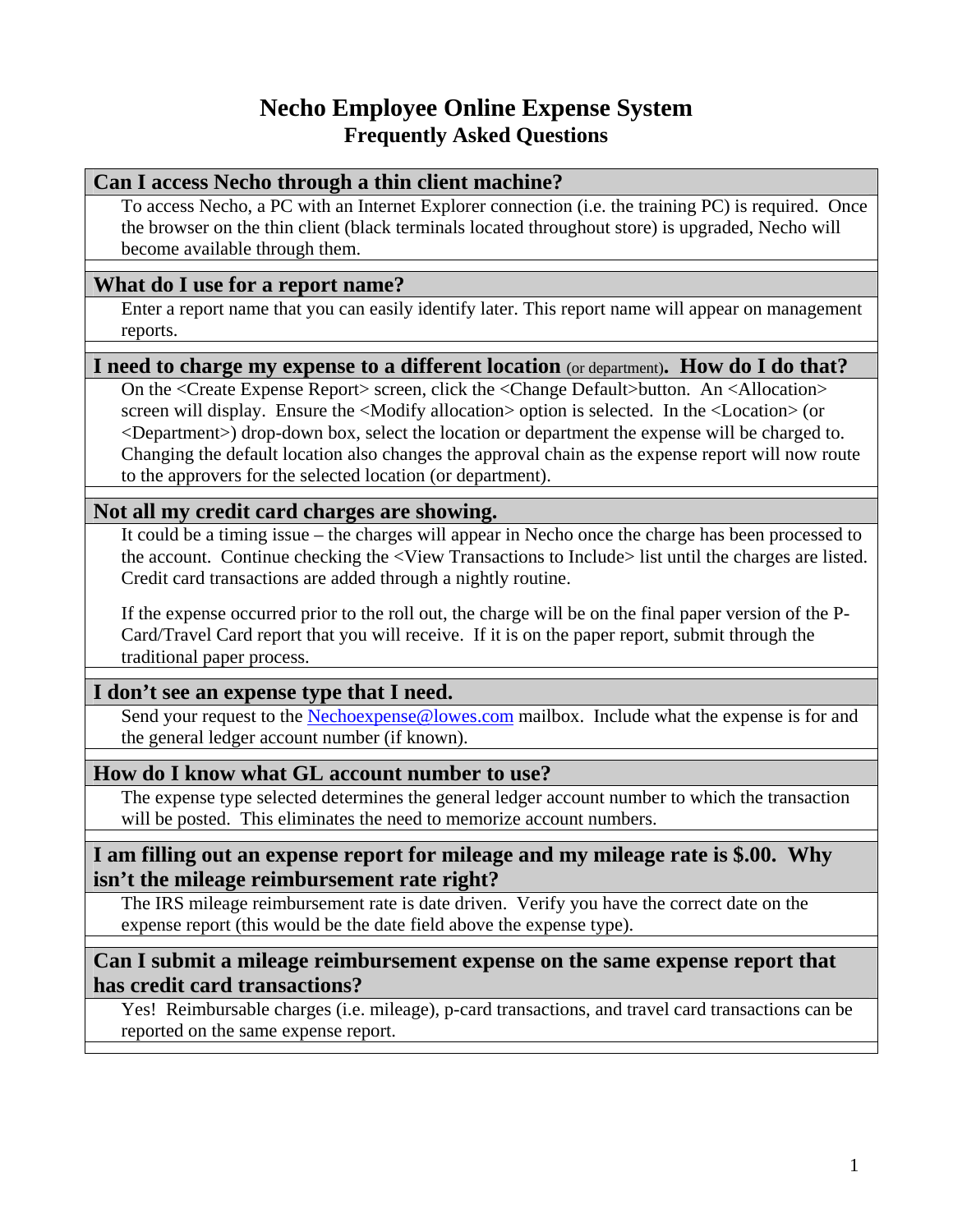## **I'm submitting an expense report for mileage I traveled in the same city. How should I record that on my expense report?**

Document in the <Business Purpose> the different street addresses that you traveled to and the business reason for going there. The <Point of departure> and <Destination> must contain the city and state (even if they are the same).

### **I sometimes travel outside the US. Is there an easy way to convert my expenses to another currency?**

Expenditures placed on a Lowe's corporate card will be converted to USD by the bank. For cash transactions, change the <Region> to the country to which you traveled and enter the amount spent in the foreign currency. The system will convert to USD at the exchange rate for the travel date.

## **When I submitted an expense report for a travel meal, I got a message that said, "This entry requires management approval because 27.26 USD exceeds the allowable limit of 22.00 USD." What does that mean? Did my expense report get submitted? Do I need to do anything else?**

This is an example of an expense that exceeds the policy limits. The expense was flagged with a yellow **(yellow!)** indicating the expense was out of policy. Expenses that exceed policy limits are routed through the approval chain to the SVP for approval. Review the section in the Meals training guide that covers how to enter a split allocation.

## **I went over on a meal that I am including on an expense report that also has a mileage expense. Will the amount I owe for the overage be deducted from the amount Lowe's owes me for mileage?**

Yes. Mark the overage as a personal expense (review the section in the Meals training guide that covers how to enter a split allocation). Personal expenses are deducted from reimbursable expenses and the net will be reimbursed to you. Note however, that you cannot submit an expense report for a negative total (i.e. personal expenses are \$15, reimbursable expenses are \$10, net "you owe Lowe's" is \$5). In this example, you would submit a personal check to cover the amount owed to Lowe's (see the question below for instructions on submitting personal checks).

## **Where do I send my personal check to cover expenses not covered by T&E Policy (for example if I go over the meal allowance)?**

If you are reimbursing Lowe's, select the **Personal cheque included** box on the report header tab. In the <Business Purpose> field, include the check number, amount, and date of your personal check made payable to "Lowe's Companies." The expense report document number (located on the barcoded sheet you will print once this report is submitted) must be written on the face of the personal check. A copy of the check must be included with your receipts and the original check mailed to **Necho Admin EPS3**.

## **I recently returned from a trip to Chicago. Chicago is considered a "premium rate location." What do I do when submitting a meal expense to indicate I was in a "premium rate location?"**

Change the <Area> to the premium rate location to which you traveled. The system will now compare the <Spent Amt> to the approved policy limit.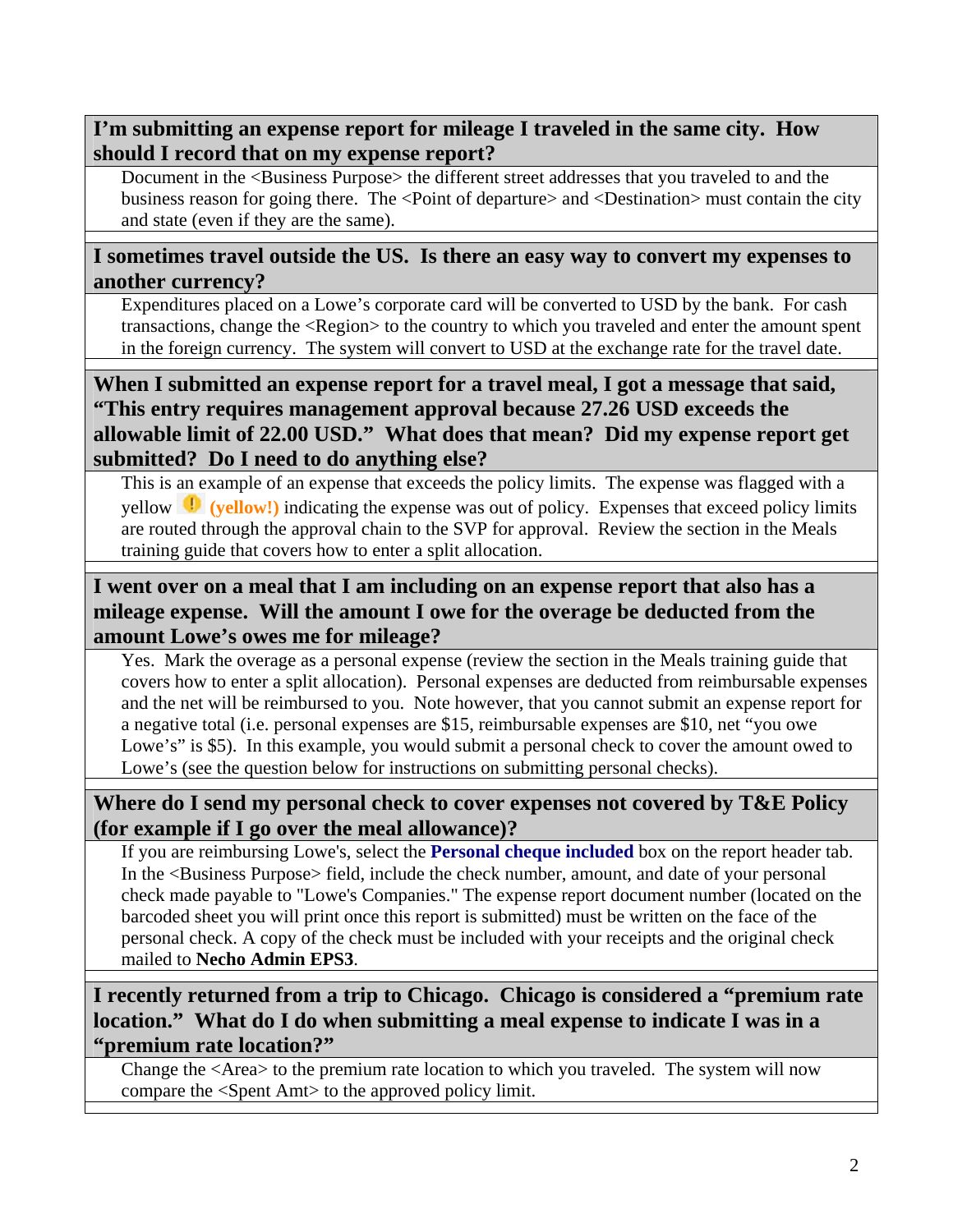## **On a previous credit card statement I discovered I had been charged for a motel stay that I did not use. I called the motel and received credit. The credit is in Necho as a transaction to be included. How do I fill out an expense report for a credit?**

Locate the credit in the <Include Transactions> list. When the credit card transaction is selected, it will include as a credit. Select the  $\leq$ Expense Type $>$  (in this example Lodging), check the receipt included option (although you are not required to send in a receipt for a credit, Necho will not allow you to submit an expense for lodging without indicating that the receipt copy is included) and note in the <Business Purpose> that the original charge was on a previous statement along with the city and state where the expense was incurred.

### **There is a charge on my credit card that shouldn't be there** (or the amount is wrong). **What should I do?**

On the <Include Transactions> page, click in the check box to the left of the item and click the  $\leq$ Mark as Disputed> button  $\sqrt{\frac{Mark \text{ as Disputed } \Phi}{n}}$  at the bottom of the page. Send an email to the related Expense Payables email box (*Purchase Card* or *Travel Card*) so the appropriate research can be conducted. The transaction will be removed from your Include Transactions list.

### **How often should I submit an expense report?**

A best practice tip would be to submit expense reports every two weeks if you have expenses to submit. For credit card transactions, expense reports must be filed within 30 days of the date the expense was incurred. Expense reports for mileage reimbursement should be filed no less than once a quarter (and within 30 days of the fiscal quarter end).

Reimbursable charges (i.e. mileage), p-card transactions, and travel card transactions can be reported on the same expense report.

## **I am receiving the review notifications, but I'm not getting the dialogue boxes in Necho letting me know my expense report has been submitted.**

Set your PC to allow pop up messages for the Necho site. Follow the instructions below:

- 1. Open Internet Explorer.
- 2. On the Tools menu, point to Pop-up Blocker, and then click Pop-up Blocker Settings.
- 3. In the Address of Web site to allow box, type the address **expense.cybershift.net** and then click **Add**.

**I am creating an expense report for our janitorial services. I have several charges for the same dollar amount but for different weeks that were charged on the card on the same day. I keep getting the warning message, "Warning: Another expense has been found on this report which has similar attributes to expense Cleaning and Maintenance for 1,525.00 USD." What do I do?** 

The warning message is because the dates and amounts are the same. In the <Business Purpose>, (in addition to the standard business purpose information) state that the services are for different weeks and include the service date range. The Expense Payables Auditor auditing the report would read the business purpose and would know it isn't a duplicate.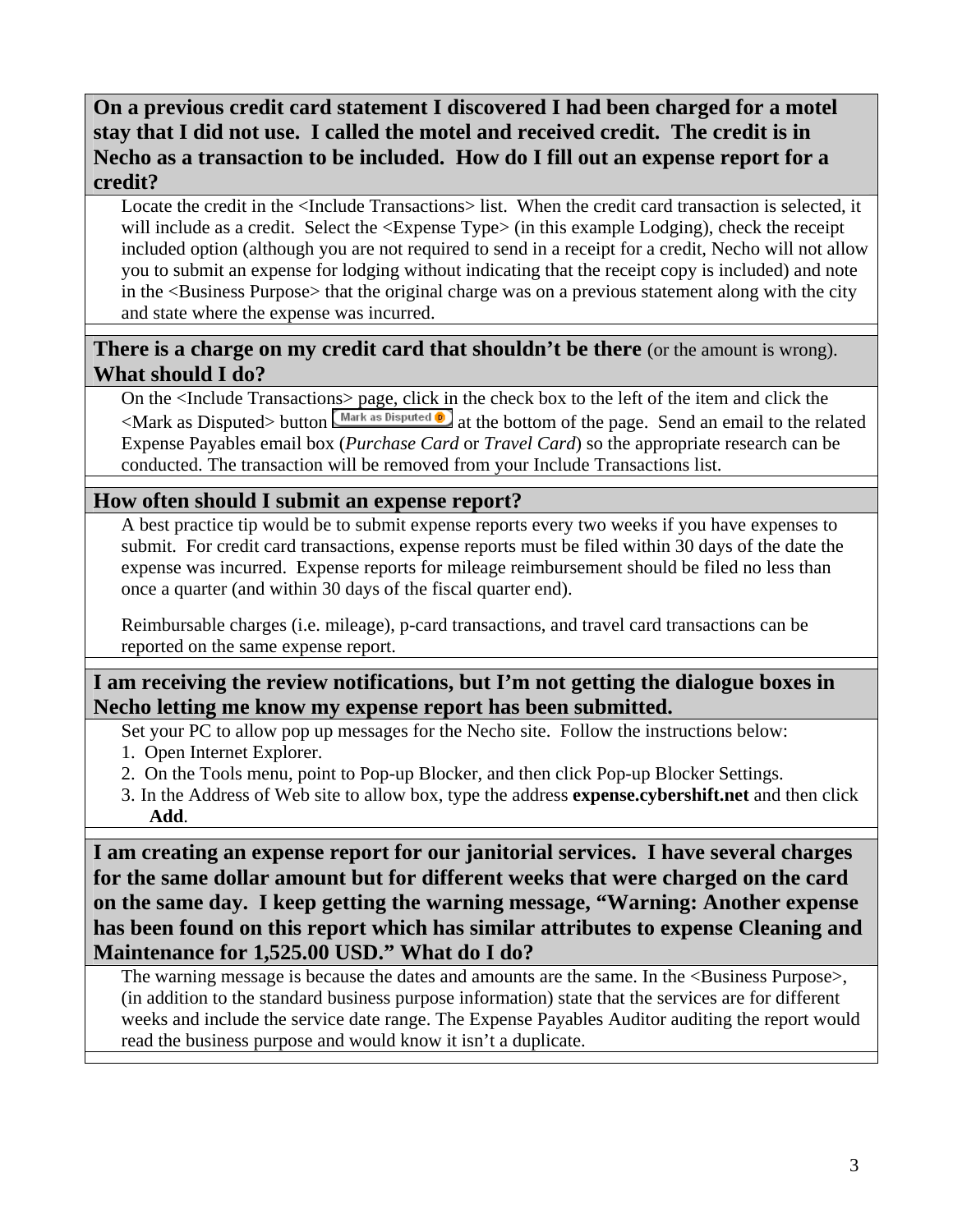### **The fax machine jammed as I was faxing in my receipt copies. What should I do?**

Refax the receipt copies. Wait approximately 15 minutes and open the expense report in Necho (click the <Review History> link, click the report name, and click the <Open> button) and click the <View Receipts> button. If the transmission went through successfully, you will be able to see the receipt copies in Necho.

### **I can't view my receipts in Necho. I get a message saying "receipt matching not found."**

Refer to the Submitting Receipts training guide. Make sure that the very first page of your receipt packet that you are faxing in is the transmittal cover sheet that has the barcode and that barcode matches the document number assigned to your expense report. Every expense report is assigned a unique document number, therefore the transmittal cover sheet cannot be used for other reports nor can you send in receipts for various expense reports in one fax transmission. Verify that you are using the correct fax number (866-399-5308).

If you are scanning and emailing your receipts to lowes@Kwiktag.com, make sure that you have selected the correct output format (refer to the Submitting Receipts training guide for instructions on how to change the output format).

### **I faxed in my receipt copies but I have not received confirmation to forward the report in Necho Expense.**

The report was forwarded in Necho when you clicked the <Submit> button. You can track the expense report through the <Review History> link.

### **I received a message that my expense report was rejected. Can you tell me why it rejected and what do I need to do to correct it?**

From the Necho home page, click the <**Review History>** link. To see all your expense reports, change the **Status** to **All** (upper right corner). Each report is listed in the **Review Expense Reports** section. Select the report name and click the <**Event History>** tab. Click the " " to expand the section and view additional details. The notes will show you who rejected the expense report and why. Click the <Open> button to open the expense report. Make the requested correction, save the changes, and re-submit the expense report.

### **My expense report was rejected because of an "invalid business purpose." What is an example of a valid business purpose?**

For the business purpose to meet IRS guidelines, the explanation should clearly state the necessity of the expense. If the expense is travel related, the business purpose must include the city and state where the expense was incurred.

## **How do I re-submit a rejected expense report?**

Make the corrections in the expense report, click <Save Changes>, click the <Complete Report> button, and click the <Submit> button. You will receive a popup comment box where you will state what you did to correct the report. Resubmit receipts only if receipts were the reason for the rejection (for example, if the reviewer could not read the receipts and have asked you to resubmit that receipt). You do not have to submit all the receipts for the second submittal – only the receipts in question. Using the same transmittal cover sheet will ensure the receipts are attached to the appropriate expense report.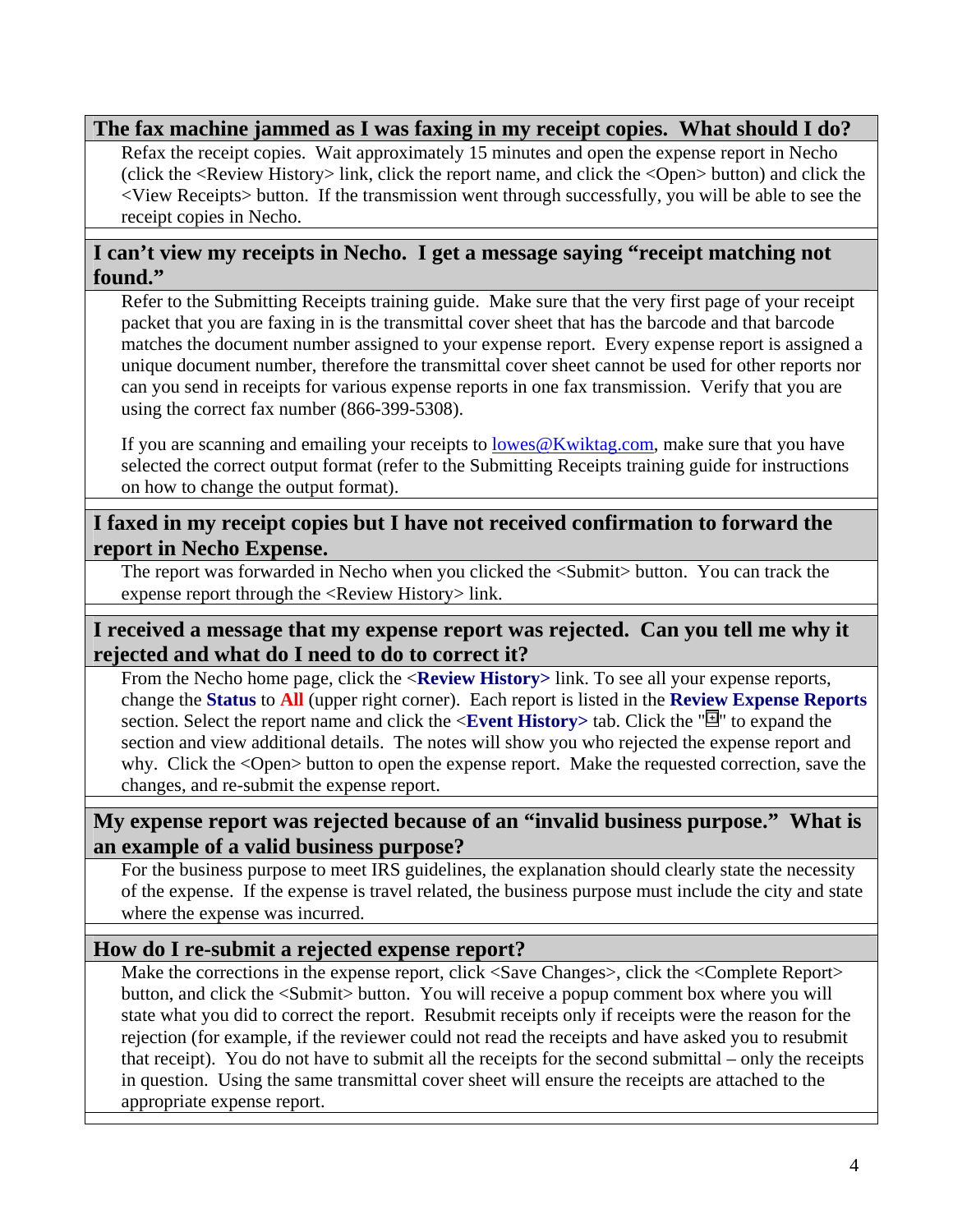#### **What is the approval chain?**

The approval chain is the route that the expense report follows to gain payment approval. You will see a message that says, "Submitted for MA" (MA=Manager approval).

For store associates, the first level of approval is the Ops Manager. If the expense report is within policy and within the Ops Manager's spend authority, the report is then routed to Expense Payables audit for final approval. If the report exceeds the Ops Manager's spend authority or does not comply with company policy, the expense report is routed to the Store Manager.

For DC employees, the expense report is routed to the Facility Manager and if the expense report is within policy and within the Facility Manager's spend authority, the report is then routed to Expense Payables audit for final approval. If the report exceeds the Facility Manager's spend authority or does not comply with company policy, the expense report is routed to the RGM.

For CSC employees, the expense report is routed to the manager and if the expense report is within policy and within the manager's spend authority, the report is then routed to Expense Payables audit for final approval. If the report exceeds the manager's spend authority or does not comply with company policy, the expense report is routed to the director.

#### **When I submitted my expense report, it routed to the wrong approver. How can I get that fixed?**

The approval chain in Necho follows the "Report To" structure in PeopleSoft HR. Send an email to the NechoExpense@lowes.com mailbox and we will research.

## **My store currently doesn't have an Ops Manager. What should I do?**

#### **My approver is on (vacation, medical leave). What should I do?**

Send an email to the NechoExpense@lowes.com mailbox and we will research.

#### **How will my manager know I have submitted an expense report for their approval?**

If after 5 days from the submission date the approver has not reviewed an expense report, the approver will receive an email alerting them of the outstanding report to review. The notifications will continue until the expense report has been approved or rejected by the approver.

#### **How will I know when my reimbursement is deposited into my account? Will I get an email?**

You will receive an email when the expense report receives final approval. You can expect a deposit within five business days if you are on direct deposit. If your payroll check is deposited into multiple accounts, please check all accounts for the deposit.

Employees receiving paper payroll checks or using payroll cards will receive reimbursement on a payroll check based on the normal payroll schedule.